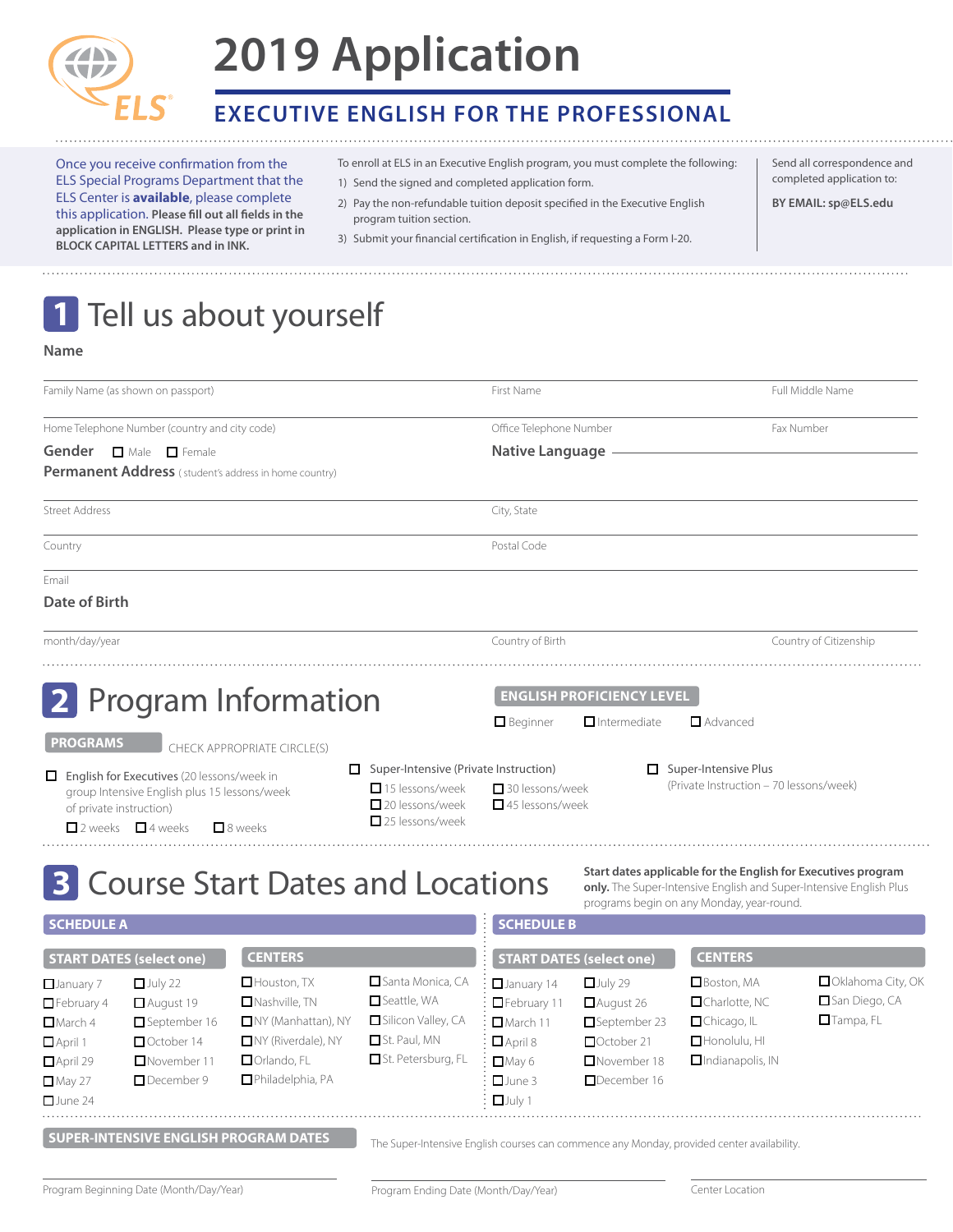| <b>Housing Information</b>                                                                                                                                                                                                                        |                                                                                                                                                                                                                                                                                                                              |  | <b>5</b> Visa Information                                                                                                                                                                                                                                                                                                                                                                                                                                                                                                                                                                              |               |  |  |
|---------------------------------------------------------------------------------------------------------------------------------------------------------------------------------------------------------------------------------------------------|------------------------------------------------------------------------------------------------------------------------------------------------------------------------------------------------------------------------------------------------------------------------------------------------------------------------------|--|--------------------------------------------------------------------------------------------------------------------------------------------------------------------------------------------------------------------------------------------------------------------------------------------------------------------------------------------------------------------------------------------------------------------------------------------------------------------------------------------------------------------------------------------------------------------------------------------------------|---------------|--|--|
| <b>HOUSING</b><br>$\Box$ Homestay<br>$\Box$ Hotel<br>Campus Residence Hall <sup>+</sup><br>* Housing options vary by location.<br>executive clients due to lack of privacy.<br><b>Other Housing Preferences</b><br>$\Box$ Single<br>$\Box$ Double | (ELS will place students based on their<br>preference and availability.)<br>Dorm Style Apartment*<br>$\Box$ No ELS Housing<br><sup>†</sup> Residence Hall housing is available at campus locations only, but it is <b>not</b> recommended for<br>$\Box$ Smoking<br>$\Box$ Non-Smoking<br><b>Check-In and Check-out Dates</b> |  | 8. Do you need a Form I-20 to apply for a student visa?<br>$\Box$ Yes $\Box$ No<br>9. Are you transferring to ELS from another institution?<br>$\Box$ Yes $\Box$ No<br>10. If YES, is your Form I-20 in "active status"?<br>$\Box$ Yes $\Box$ No<br>If YES, please tell us the name of the institution<br>11. If NO, what is the current status of your Form I-20?<br>$\Box$ Completed<br>$\blacksquare$ Terminated<br>12. Please list any dependents (spouse or child) who will travel with you<br>to the USA and require an F-2 visa. (If listing more than ONE, please include a<br>separate page.) |               |  |  |
| Check-in Date (Month/Day/Year)<br><b>ADDITIONAL SERVICES</b>                                                                                                                                                                                      | Check-out Date (Month/Day/Year)                                                                                                                                                                                                                                                                                              |  | Family Name<br>First Name                                                                                                                                                                                                                                                                                                                                                                                                                                                                                                                                                                              | Middle Name   |  |  |
| Round-trip Airport Pickup Service. I will be utilizing the included service: $\Box$ Yes: $\Box$ No                                                                                                                                                |                                                                                                                                                                                                                                                                                                                              |  | Gender                                                                                                                                                                                                                                                                                                                                                                                                                                                                                                                                                                                                 | Date of Birth |  |  |
| <b>Other</b><br>Is your English program being financially sponsored by your company? $\Box$ Yes $\Box$ No<br>(If yes, please provide billing information)                                                                                         |                                                                                                                                                                                                                                                                                                                              |  | Country of Birth<br>Relation to Student                                                                                                                                                                                                                                                                                                                                                                                                                                                                                                                                                                | Citizenship   |  |  |
| Company                                                                                                                                                                                                                                           |                                                                                                                                                                                                                                                                                                                              |  | <b>6</b> Emergency Contact                                                                                                                                                                                                                                                                                                                                                                                                                                                                                                                                                                             |               |  |  |
| Department                                                                                                                                                                                                                                        |                                                                                                                                                                                                                                                                                                                              |  | 13. Please provide contact information for a person ELS can reach in case                                                                                                                                                                                                                                                                                                                                                                                                                                                                                                                              |               |  |  |
| <b>Street Address</b>                                                                                                                                                                                                                             |                                                                                                                                                                                                                                                                                                                              |  | of an emergency.                                                                                                                                                                                                                                                                                                                                                                                                                                                                                                                                                                                       |               |  |  |
| City                                                                                                                                                                                                                                              | State                                                                                                                                                                                                                                                                                                                        |  | Name                                                                                                                                                                                                                                                                                                                                                                                                                                                                                                                                                                                                   |               |  |  |
| Country                                                                                                                                                                                                                                           | Postal Code                                                                                                                                                                                                                                                                                                                  |  | Telephone (country and city code)<br>Fmail                                                                                                                                                                                                                                                                                                                                                                                                                                                                                                                                                             |               |  |  |

## **7** Tuition for Programs

### **SUPER-INTENSIVE ENGLISH PROGRAM**

|                        | Number of Weeks                                          | 1       | $\overline{2}$ | $\overline{3}$                                                                                                                                                                                                     | $\overline{4}$ |
|------------------------|----------------------------------------------------------|---------|----------------|--------------------------------------------------------------------------------------------------------------------------------------------------------------------------------------------------------------------|----------------|
|                        | Non-Refundable Tuition Deposit<br>(due with application) | \$200   | \$300          | \$400                                                                                                                                                                                                              | \$600          |
| I5 Lessons<br>per week | Tuition Balance                                          | \$1,235 | \$2,305        | \$3,385                                                                                                                                                                                                            | \$4,370        |
|                        | <b>Total Tuition</b>                                     | \$1,435 | \$2,605        | \$3,785<br>\$4,970<br>\$4,330<br>\$5,625<br>\$6,225<br>\$4,730<br>\$4,535<br>\$5,885<br>\$4,935<br>\$6,485<br>\$600<br>\$800<br>\$5,310<br>\$6,970<br>\$5,910<br>\$7,770<br>\$800<br>\$1,000<br>\$7,250<br>\$9,550 |                |
| 20 Lessons<br>per week | Tuition Balance                                          | \$1,410 | \$2,880        |                                                                                                                                                                                                                    |                |
|                        | <b>Total Tuition</b><br>\$1,610                          |         | \$3,180        |                                                                                                                                                                                                                    |                |
| 25 Lessons<br>per week | <b>Tuition Balance</b>                                   | \$1,810 | \$3,080        |                                                                                                                                                                                                                    |                |
|                        | <b>Total Tuition</b>                                     | \$2,010 | \$3,380        |                                                                                                                                                                                                                    |                |
|                        | Non-Refundable Tuition Deposit<br>(due with application) | \$200   | \$400          |                                                                                                                                                                                                                    |                |
| 30 Lessons<br>per week | <b>Tuition Balance</b>                                   | \$2,210 | \$3,645        |                                                                                                                                                                                                                    |                |
|                        | <b>Total Tuition</b>                                     | \$2,410 | \$4,045        |                                                                                                                                                                                                                    |                |
|                        | Non-Refundable Tuition Deposit<br>(due with application) | \$300   | \$500          |                                                                                                                                                                                                                    |                |
| 45 Lessons<br>per week | <b>Tuition Balance</b>                                   | \$3,020 | \$4,950        |                                                                                                                                                                                                                    |                |
|                        | <b>Total Tuition</b>                                     | \$3,320 | \$5,450        | \$8,050                                                                                                                                                                                                            | \$10,550       |

Note: The Super-Intensive English program begins on a Monday and ends on a Friday. Programs are offered yearround at 19 ELS Language Centers locations in the USA. Please indicate the CENTER and DATE you wish to attend from either Schedule A or Schedule B. Should you prefer to attend a center not currently listed, please contact Special Programs directly.

All programs include roundtrip airport pickup service, medical insurance, tuition, and materials. Housing and meals are not included. Please refer to the current USA Programs, Dates and Prices memo for housing prices.

### **Super-INTENSIVE PLUS**

| 70 Lessons per Week                                      |                 |                      |  |  |  |  |
|----------------------------------------------------------|-----------------|----------------------|--|--|--|--|
| Non-Refundable Tuition Deposit<br>(due with application) | Tuition Balance | <b>Total Tuition</b> |  |  |  |  |
| \$600                                                    | \$5,075         | \$5,675              |  |  |  |  |

Note: The Super-Intensive Plus program begins on a Monday and ends on a Sunday. The program is offered year-round at 19 ELS Language Centers locations in the USA. Please indicate the CENTER and DATE you wish to attend from either Schedule A or Schedule B. Should you prefer to attend a center not currently listed, please contact Special Programs at sp@ELS.edu.

#### **eNGLISH FOR EXECUTIVES**

| Number<br>of Weeks | Non-Refundable Tuition Deposit<br>(due with application) | Tuition Balance | <b>Total Tuition</b> |
|--------------------|----------------------------------------------------------|-----------------|----------------------|
|                    | \$300                                                    | \$2,635         | \$2,935              |
| $\overline{4}$     | \$600                                                    | \$5,125         | \$5,725              |
| 8                  | \$1,105                                                  | \$9.945         | \$11,050             |

Note: English for Executives is offered year-round at 19 ELS Language Centers locations in the USA. Please indicate the CENTER and DATE you wish to attend from either Schedule A or Schedule B. Should you prefer to attend a center not currently listed, please contact Special Programs at sp@ELS.edu.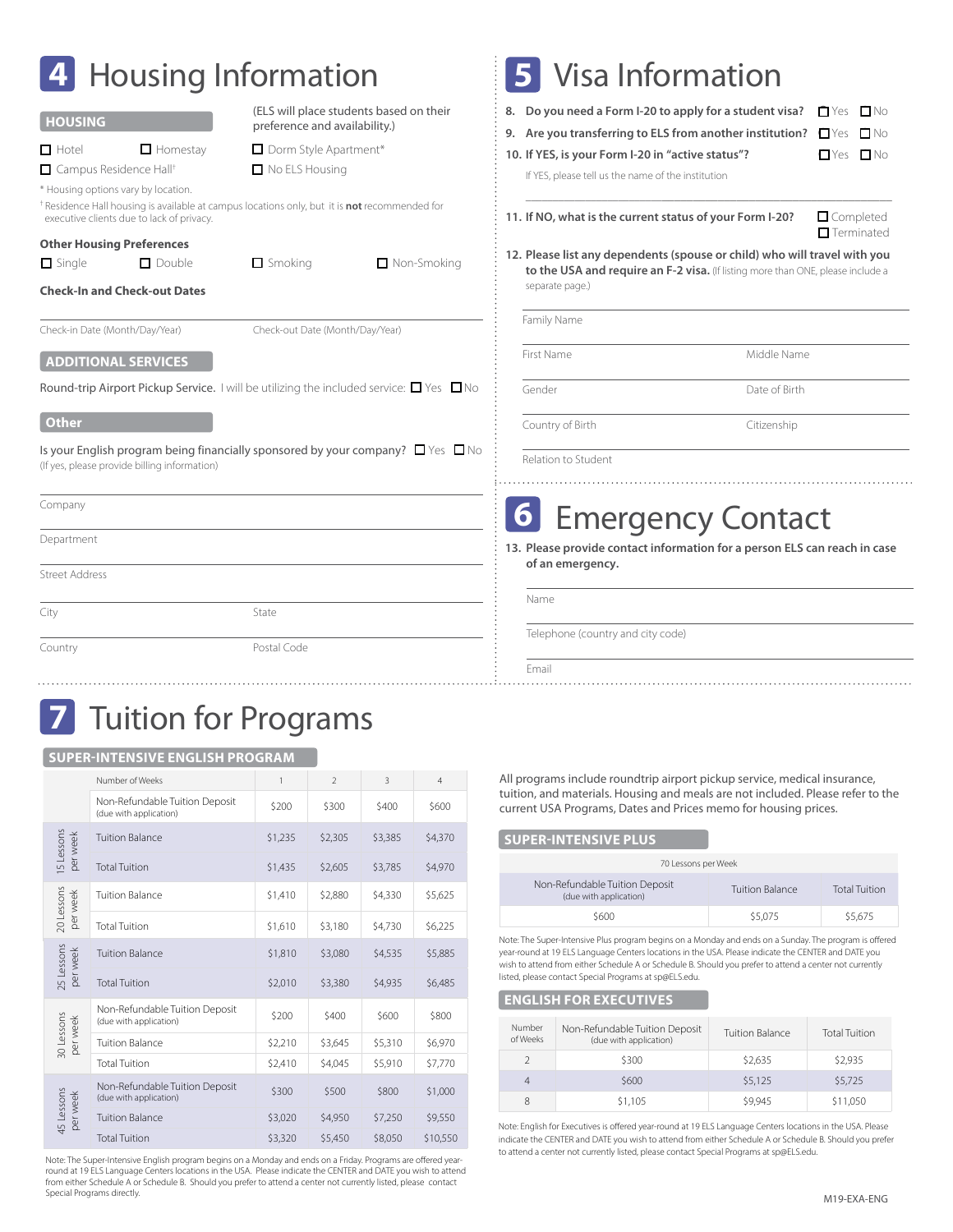### Financial and Health Statement/Information Release **8**

I understand that my expenses (excluding personal miscellaneous expenses) per session while studying at ELS Language Centers will be as indicated in the application and important information addendum. I agree to accept full responsibility for these expenses. I have also read and understand the ELS cancellation and refund policy. I agree to accept full responsibility for my actions while participating in the program and any related activities (including excursions and/or internships) and agree to assume all risk of harm arising from my participation, unless caused by ELS's negligence.

I hereby agree that ELS shall have the right, in its sole discretion, to terminate my attendance in any ELS program of study and to insist that I return to my country of origin within 24 hours of such termination by ELS. By his or her signature below, my parent or guardian agrees to ensure that any minor under the age of 18 enrolled hereunder shall be returned to his or her country of origin within 24 hours of notification from ELS that the student's attendance in an ELS program has been terminated. No refunds will be given to terminated students.

In case of illness and/or injury, permission is granted to any appropriate health care provider to examine or treat and make necessary referrals to outside physicians as indicated. Permission is also granted to release information regarding my health to other designated individuals. I authorize ELS Language Centers to release information regarding my studies to my guardian or sponsoring agency. I further authorize ELS Language Centers to release my ELS academic records to any colleges or universities to which I apply. I understand that I have the right to review my official ELS student record.

I hereby grant ELS Language Centers and its subsidiaries, associated companies, and licensees, permission to photograph, record, and videotape me while attending ELS Language Centers or activities conducted by ELS Language Centers. I understand that ELS Language Centers will own the still photographs and/or video footage in which I appear and have the unrestricted right to publish such photographs and use such video in any ELS Language Centers sales literature, on the ELS Language Centers website and in any other ELS Language Centers material, and shall have the right to license others to do the same. I further understand that this grant is intended to be worldwide in scope and to apply to all media now existing or hereafter developed.

I understand that ELS shall not release my information, except as described above, to anyone or any organization or entity, outside of its subsidiaries and associated companies and licensees, without my written consent.



Signature of Applicant Date of Applicant Date of Applicant Date of Applicant Date of Applicant Date of Applicant Date of Applicant Date of Applicant Date of Applicant Date of Applicant Date of Applicant Date of Applicant D

### How to Send Payment

ELS Language Centers/Special Programs 7 Roszel Road, Princeton, NJ 08540-6306 USA Email to sp@ELS.edu

# Email to sp@ELS.edu<br>**Send wire payments to:**

Bank of America 345 Montgomery Street, Unit 1499 San Francisco, CA 94104 USA



Name: ELS Language Centers Account Number: 1499903686 ABA Routing Number: 0260-0959-3 Swift Code: BOFAU3N Chips Address Number: 0959

For complete explanation of refund policies, refer to the Important Information below.

### Important Information

### **Emergency Medical Insurance**

Participants are covered by ELS Language Centers student emergency medical insurance during their programs. This insurance will cover a portion of the actual expenses, but not all. Pre-existing illnesses and conditions are not covered.

### **Refund Policy**

The Tuition Deposit Fee due at the time of application is non-refundable. Refunds will be made within 30 calendar days of your cancellation or withdrawal. All refunds are processed in the same method in which payment was originally received. ELS follows all applicable state and federal regulations, including those related to student refunds.

### **Cancellation**

Tuition refunds will be made to students who cancel from ELS Language Center due to sickness or emergency (less the non-refundable deposit). Proper documentation must be submitted in order to receive a tuition refund due to sickness or emergency.

### **Withdrawal**

If you withdraw after completing at least 50% of your booked course, you will not be eligible for a refund.

If you withdraw and have not completed at least 50% of your booked course, you will be eligible for a prorated tuition refund. Tuition refunds for programs already in session will be made on a weekly basis less an early departure fee of 10% of the total tuition. For example, if a participant has completed one week of a four-week program, he/she will receive a three week refund, less the 10% early departure fee and non-refundable deposit. This refund will be calculated from your last recorded day of attendance and will be calculated by week. ELS counts any part of the week that you studied as a full week of attendance for refund calculations.

If you extend the length of your booked course and withdraw from the course before completing 50% of the extended portion of your booked course, you will be eligible

Credit Card Authorization

**ONISA CONSTRUCTER IN A MEX CONTROL** 

Credit Card Holder Name

Relationship to Student

Credit Card Number

Signature

Expiration Date Validation Code (Code located on back of VISA, MC, JCB, or Diners and on the front of AMEX.)

Amount authorized to be charged: \$ (includes application fee) r

for a prorated tuition refund of the booked extension. This refund will be calculated from your last recorded day of attendance and will be calculated by week, based on the weekly price for the actual length of your extended study. ELS counts any part of the week that you studied as a full week of attendance for refund calculations.

If you extend the length of your booked course and you have completed 50% or more of the extended portion of the booked course, you will not be eligible for a refund.

### **Housing Reservation Fee Cancellation and Refund Policy**

The housing reservation fee will be refunded if you cancel or defer with more than 28 days' written notice. If you cancel with fewer than 28 days' notice, ELS will retain up to a maximum of eight weeks of the housing reservation fee.

### **Housing Refund Policy**

Refund policies for housing vary by location and are determined by the Center's college/university, or housing association. Please note that all housing refunds are calculated on a weekly basis, regardless of the number of days within the week that the housing was used.

### **Center Hours**

All Centers are open from 8 am to 5 pm Monday through Friday, except on national holidays as listed below. If a holiday falls on a registration Monday, the Center will be open for newly arriving students, even though no classes will be held on that day.

### **2019 Holidays**

No classes will be held, and ELS Centers will be closed on the following U.S. holidays:

| Martin Luther King Jr. Day  January 21 |          |
|----------------------------------------|----------|
| Presidents' Day  February 18           |          |
|                                        | April 19 |
|                                        |          |

| Thanksgiving  November 28 and 29 |
|----------------------------------|
| Christmas Day   December 25      |